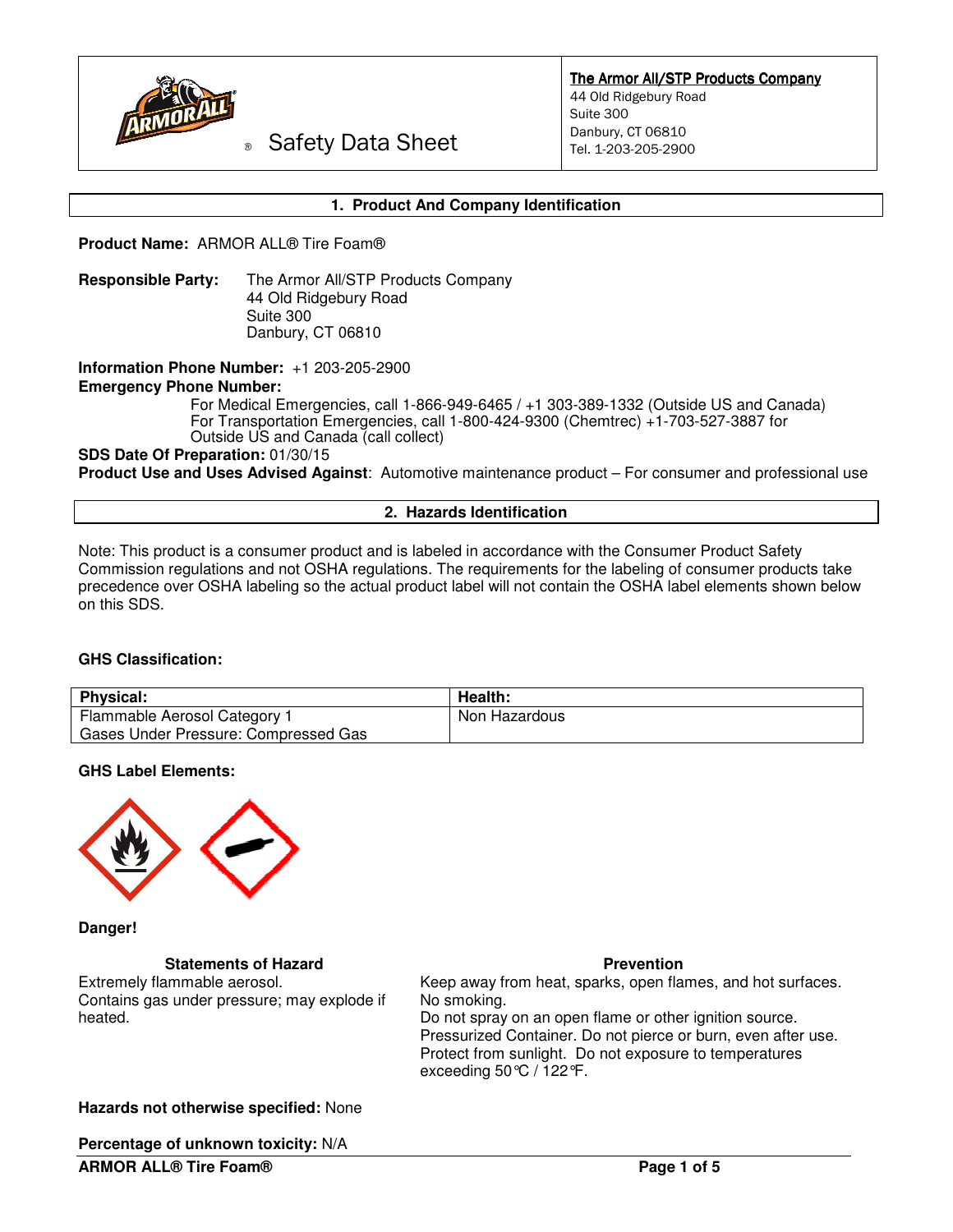

Safety Data Sheet

# **3. Composition/Information On Ingredients**

| <b>Component</b>                | <b>CAS No.</b>     | Amount        |  |
|---------------------------------|--------------------|---------------|--|
| Propellant (propane, isobutane) | 75-28-5<br>74-98-6 | <8%           |  |
| Non-Hazardous Ingredients       | Mixture            | $-99%$<br>-92 |  |

# **The specific identity and/or exact percentage (concentration) of composition has been withheld as a trade secret.**

### **4. First Aid Measures**

**Inhalation:** If symptoms of exposure develop, remove to fresh air. Seek medical attention if breathing problems or irritation persist.

**Skin Contact:** Rinse skin with plenty of water. If skin irritation or redness develops, seek medical attention.

**Eye Contact:** Flush eyes with plenty of water. If irritation or other symptoms persist, seek medical attention.

**Ingestion:** If the victim is fully conscious, have them drink a glass of water. Get medical assistance by calling a doctor or poison center. Never give anything by mouth to a person who is unconscious or drowsy.

**Most Important Symptoms:** Direct eye contact may cause mild irritation.

**Indication of Immediate Medical Attention/Special Treatment:** Immediate medical attention should not be required.

#### **5. Firefighting Measures**

**Suitable (and Unsuitable) Extinguishing Media**: Use dry chemical, carbon dioxide, foam, or water spray.

**Specific Hazards Arising from the Chemical:** Contents under pressure. Keep away from ignition source and open flames. Exposure of containers to heat and flames can cause them to rupture, often with violent force. Thermal decomposition will generate oxides of carbon, sulfur, nitrogen, and silicon; and formaldehyde.

**Special Fire Fighting Procedures**: Firefighters should always wear positive pressure self-contained breathing apparatus and full protective clothing. Cool fire-exposed containers with water. Use shielding to protect against bursting cans.

#### **6: Accidental Release Measures**

 **Personal Precautions, Protective Equipment, and Emergency Procedures:** Eliminate all sources of ignition. Ventilate area with explosion proof equipment. Wear appropriate protective clothing and equipment.

**Methods and Materials for Containment and Clean-Up:** Place leaking can in a pail in a well-ventilated area away from ignition sources until pressure has dissipated. Collect liquid using inert material and place into a suitable container for disposal.

**Environmental Precautions:** Prevent entry into storm sewers and waterways. Report spill as required by local and national regulations.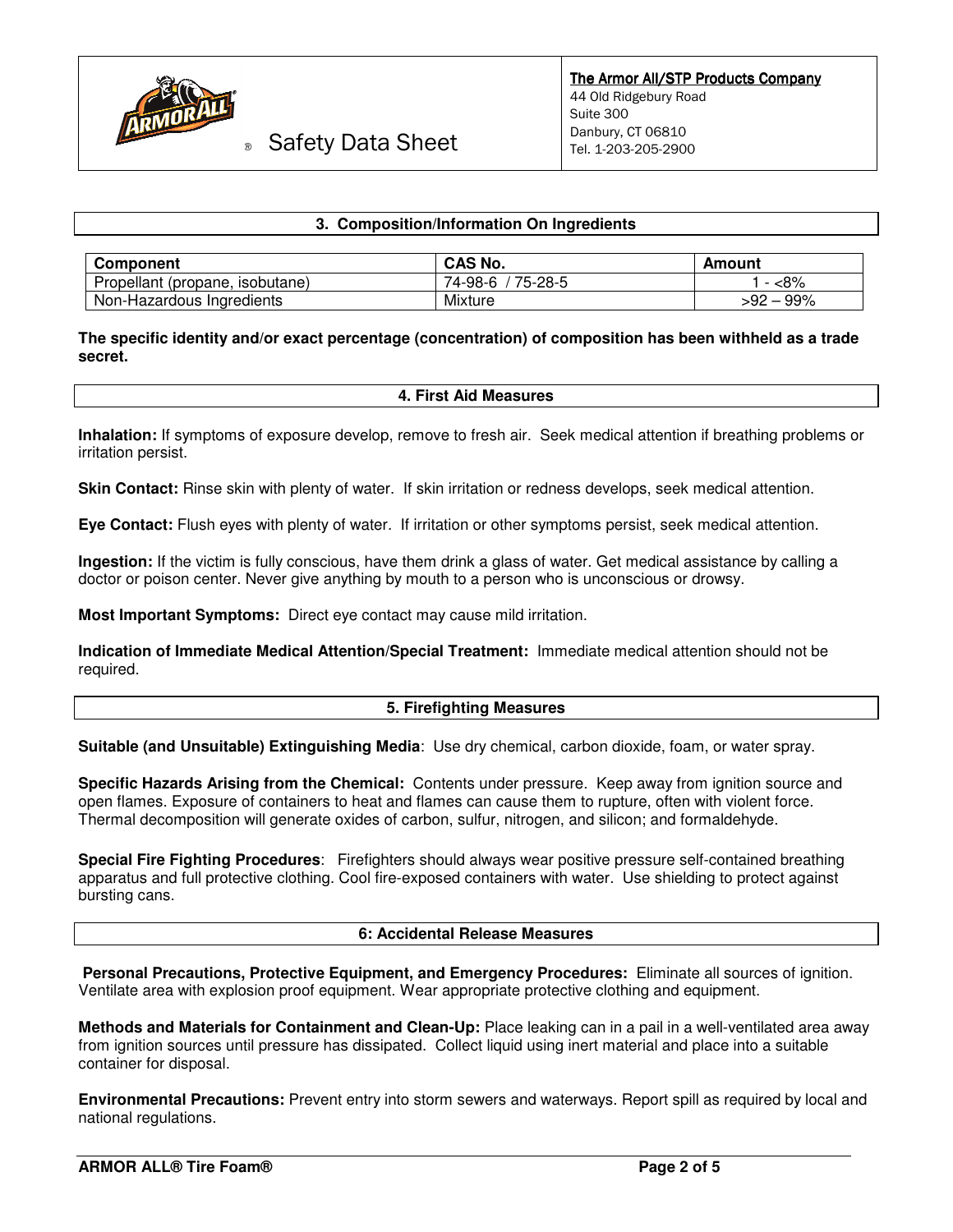

# ® Safety Data Sheet

# **7. Handling and Storage**

**Precautions for Safe Handling:** Avoid contact with eyes. Avoid prolonged contact with skin, and clothing. Use with adequate ventilation. Wash thoroughly with soap and water after handling. Keep containers closed when not in use. Keep out of the reach of children. Do not puncture or incinerate containers.

**Conditions for Safe Storage, Including any Incompatibilities:** Store in a cool, well-ventilated area, away from incompatible materials. Do not store in direct sunlight or above 120°F. **U.F.C. (NFPA 30B) Level 1 Aerosol.** 

# **8. Exposure Controls / Personal Protection**

# **Exposure Guidelines:**

| <b>CHEMICAL</b>           | <b>EXPOSURE LIMIT</b> |
|---------------------------|-----------------------|
| Propane                   | 1000 ppm TWA OSHA PEL |
| Isobutane                 | None Established      |
| Non-Hazardous Ingredients | None Established      |

**Appropriate Engineering Controls:** General ventilation should be adequate for normal use.

#### **Personal Protective Equipment**

**Respiratory Protection:** None under normal use conditions.

**Gloves:** None normally required.

**Eye Protection:** None required for normal use. Avoid eye contact.

**Other Protective Equipment/Clothing:** None required under normal use conditions.

#### **9. Physical and Chemical Properties**

**Appearance And Odor:** Opaque, white viscous liquid with a slight odor in an aerosol can.

| Physical State: Liquid-based aerosol                  | Odor Threshold: Not determined                  |
|-------------------------------------------------------|-------------------------------------------------|
| $pH: 7.5 - 9.0$                                       | Specific Gravity: ~1                            |
| Initial Boiling Point/Range: Not determined           | Vapor Pressure: Not determined                  |
| Melting/Freezing Point: Not determined                | Vapor Density: Not determined                   |
| Solubility In Water: Easily soluble                   | Percent Volatile: Not determined                |
| Viscosity: $\sim$ 30 cP                               | <b>Evaporation Rate: Not determined</b>         |
| <b>Relative Density: Not determined</b>               | <b>VOC Content: Not determined</b>              |
| Coefficient Of Water/Oil Distribution: Not determined | <b>Autoignition Temp: Not determined</b>        |
| Flash Point: >200°F (>93°C) (Closed Cup)              | Flammability (solid, gas): Not applicable       |
| (Liquid component) Propellant is a flammable gas.     |                                                 |
| Flammability Limits: LEL: 1.8% (Isobutane)            | <b>Decomposition Temperature: Not available</b> |
| UEL: 9.5% (Propane)                                   |                                                 |

# **10. Stability and Reactivity**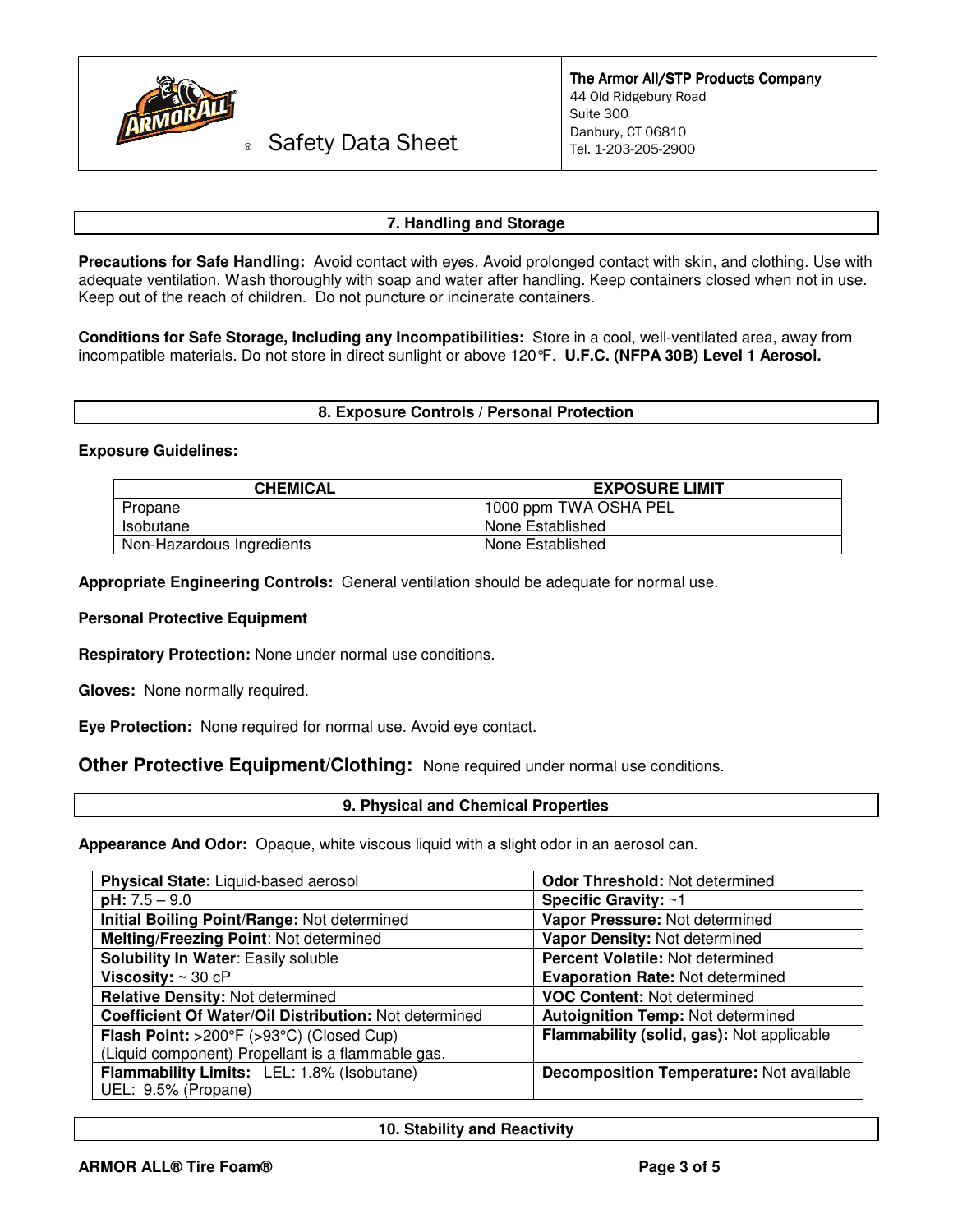

# Safety Data Sheet

**Reactivity:** Not normally reactive.

**Chemical Stability:** Stable under normal storage and handling conditions.

**Conditions to Avoid:** Keep away from excessive heat, sparks and open flames. Containers may rupture at temperatures > 120°F (48.8°C).

**Incompatible Materials:** Strong oxidizing agents.

**Hazardous Decomposition Products:** Thermal decomposition will generate oxides of carbon, sulfur, nitrogen, and silicon; and formaldehyde.

# **11. Toxicological Information**

# **Potential Health Effects:**

# **Acute Hazards:**

**Inhalation:** No adverse effects expected from the normal use of this product.

**Skin Contact:** Prolonged or repeated contact may cause mild irritation in some individuals

**Eye Contact:** Direct contact may cause mild eye irritation with redness and tearing.

**Ingestion:** Ingestion is an unlikely route exposure for aerosol products. Swallowing may cause gastrointestinal disturbances.

**Chronic Effects:** None known

**Carcinogenicity Listing:** None of the components is listed as a carcinogen or potential carcinogen by IARC, NTP, ACGIH or OSHA.

#### **Numerical Measures of Toxicity:**

Propane: LC50 Rat inhalation >800,000 ppm

Isobutane: LC50 Rat inhalation 658 mg/l/4 hr.

#### **12. Ecological Information**

**Ecotoxicity:** No ecotoxicity data is currently available for product.

**Persistence and Degradability:** No data available for product.

**Bio accumulative Potential:** No data available for product.

**Mobility in Soil:** No data available for product.

**Other Adverse Effects:** No data available

# **13. Disposal Considerations**